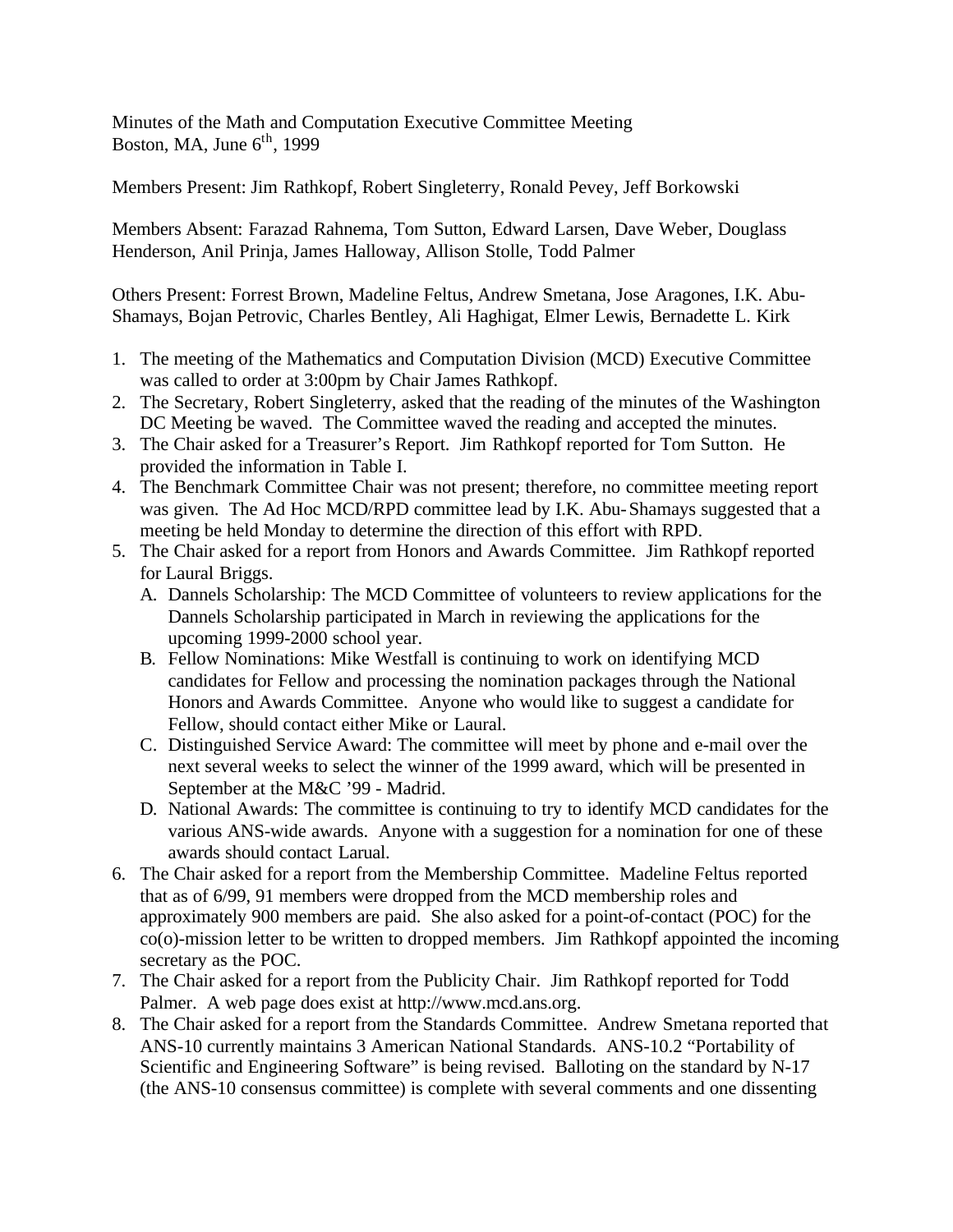vote. Efforts are underway to resolve the comments and the negative vote. ANS-10 hopes to have this standard out by late fall.

- 9. The Chair asked for a report from the Program Committee. Forrest Brown reported on numerous items:
	- A. A list of the Program Committee members was presented (Table II), and their duties outlined. This is a dynamic list and members may nominate themselves to be members at anytime by emailing Forrest at fbrown@lanl.gov. The duties of the members are to participate in the MCD E-reviews. If not active for a year, their membership to this committee will be dropped.
	- B. The status for the National Meeting in Boston was discussed. There were no special sessions and two regular sessions. Twenty-six reviewers reviewed 13 papers. Nine were accepted, two were combined, one was rejected, and one transferred to RPD. Two of the 13 papers were submitted electronically. C. Brown scanned all the rest of the papers into GIF files (and we thanked her). All MCD members were encouraged to submit papers electronically.
	- C. The timetable for special sessions for future national meetings was discussed. For the Long Beach meeting, there are no special sessions. To submit a special session for San Diego, the week of the Boston meeting was the deadline. The winter 2000 meeting will be in Washington DC again. The 2001 meetings will be in Milwaukee and Reno.
	- D. José M. Aragonés discussed the 1999 topical meeting to be held in Madrid Spain, September  $27<sup>th</sup>$ -30<sup>th</sup>, 1999. It was noted that a July  $15<sup>th</sup>$  deadline for hotel reservations is about to pass. Also, some additional awards are to be given out in addition to the ones already addressed.
	- E. I.K. Abu-Shamays discussed the PHYSOR 2000 meeting to be held in Pittsburgh. Everything was reported as going smoothly. An updated call for papers was given out.
	- F. The status of the 2001 Topical meeting to be held by the Idaho section was discussed. Walt Weaver will be the general chair of the meeting. Room rates at the Coeur d'Alene Resort Hotel during October are still a problem that is being worked. Calendar placement has been given. Primary proceedings at the meeting will be by CD-ROM. A discussion on how to review papers was forthcoming.
	- G. Tuesday at 4:30, a demonstration of our e-review system for the ANS task force in this area will occur.
- 10. Laurie Waters was introduced by the Chair to discuss the Accelerators Applications Technical Group's application to become a full ANS Division. After a short presentation, the committee asked the Chair to support their application at the Professional Division Meeting.
- 11. The Chair asked for a report by the Student Committee. Christa Bowman was not in attendance and the Chair gave the report. It was verified that the proper people got the proper student awards.
- 12. The Chair asked about Old Business. None was brought up for discussion.
- 13. The Chair then asked for New Business.
	- A. I.K. Abu-Shamays asked that the committee to review the Dannels Scholarship be formalized. Jim Rathkopf was asked to report to the National Scholarship Committee and Chair the MCD committee.
	- B. A discussion of the Infrastructure III (INF III) meeting consumed the rest of the time.
		- i. A short report by Robert Singleterry, a member of INF III, was heard. This clarified a few things being rumored.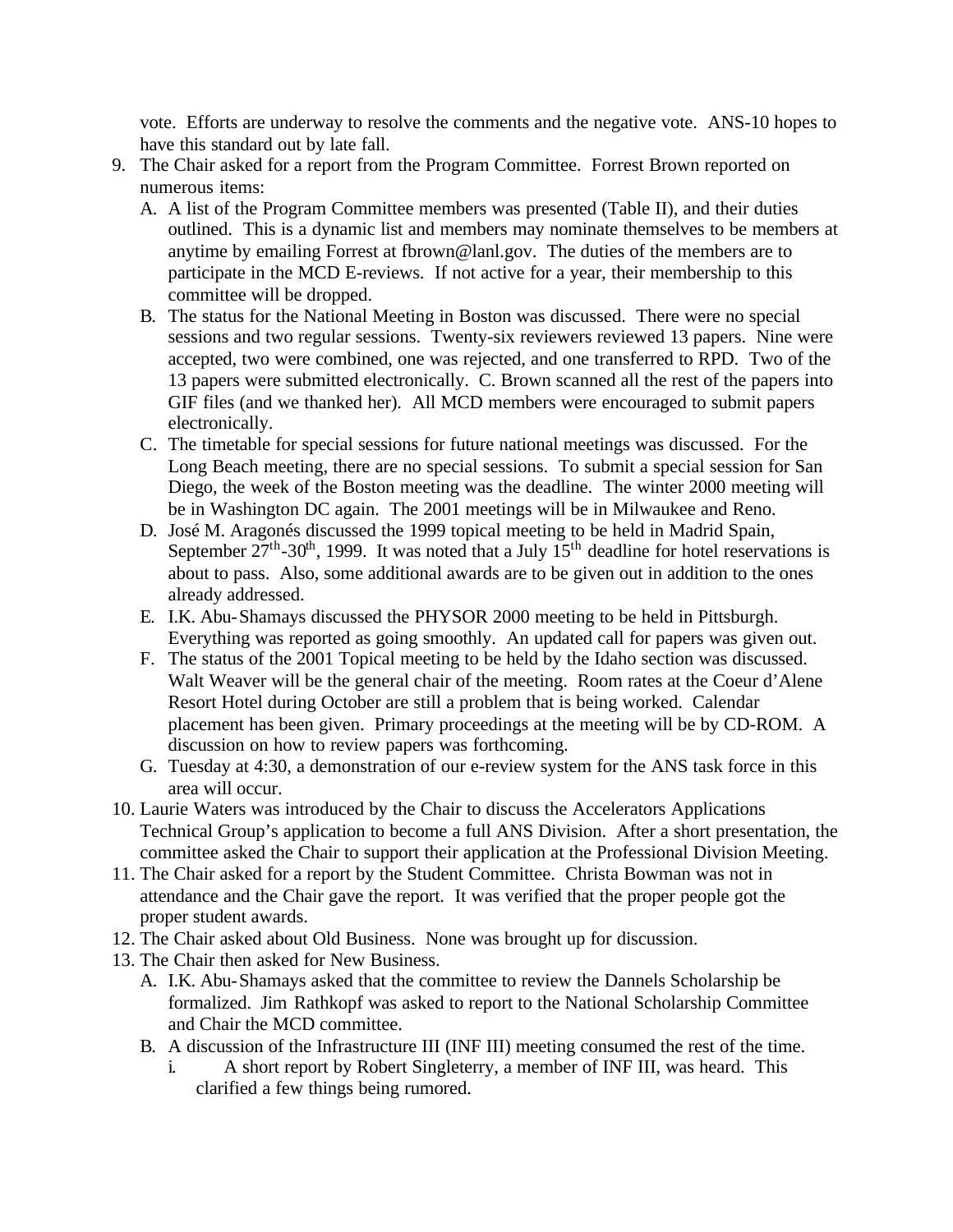- ii. The empowered screening committee was disliked. It did not seem to fulfill the things discussed at the INF III meeting as reported by Singleterry and its implementation was deemed a road block to meeting planning.
- iii. The "Better Meetings" and "New Financial Arrangements" items did not get a strong reaction from the committee, but support was given.
- iv. The technical tracks were discussed at length and were deemed inadequate. These additional tracks were suggested for the Chair's report:
	- (1) Nuclear and Radiation Sciences
	- (2) Radiation Applications
	- (3) Scientific Computing

The meeting was adjourned at 4:30pm.